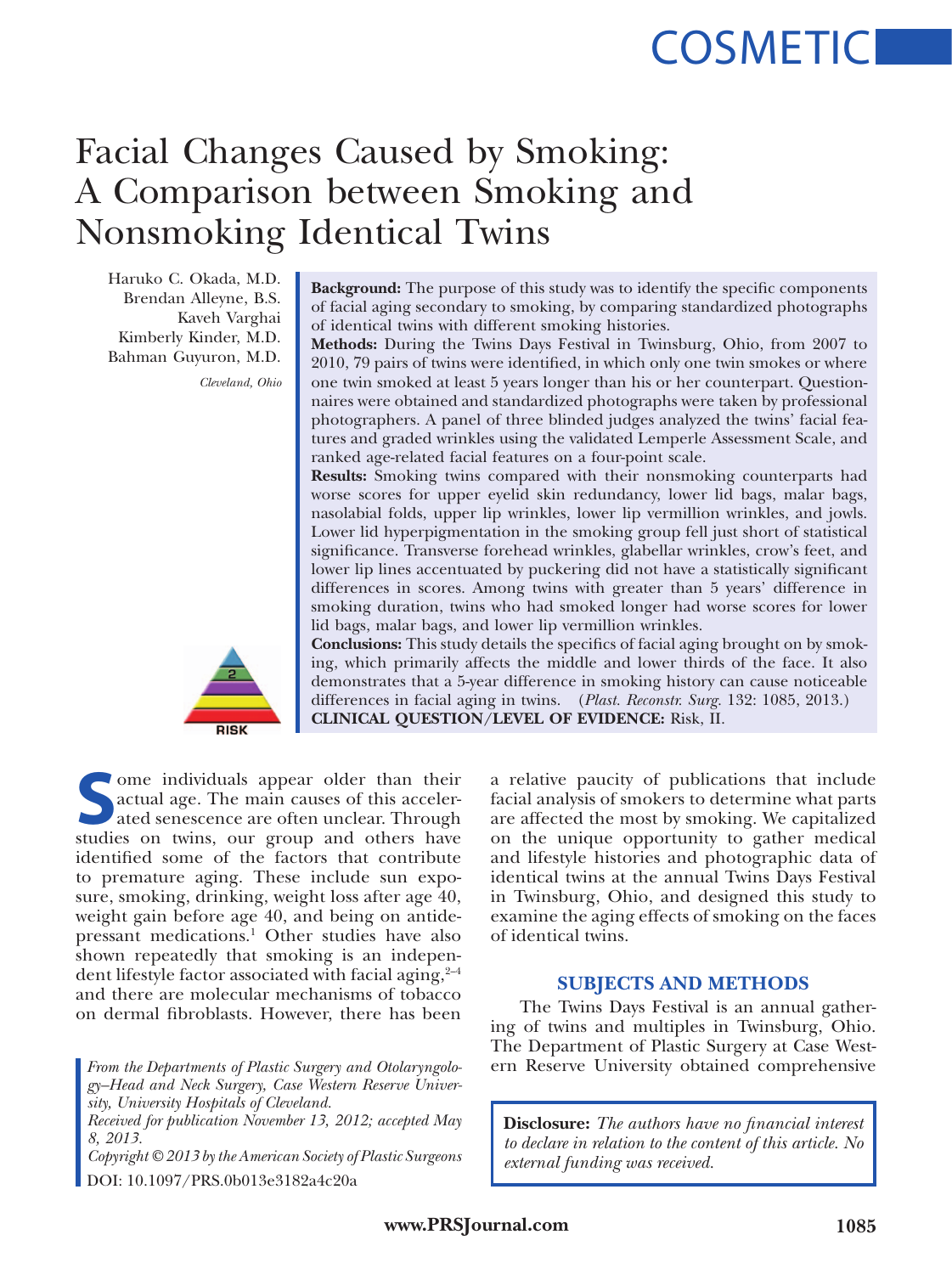

**Fig. 1.** The twin on the *left* has smoked 17 years longer than the twin on the *right*. Note the differences in lower lid bags and upper and lower lip wrinkles.

medical and lifestyle histories of twins by means of questionnaire at the festival between 2007 and 2010. Professional photographers took standardized digital photographs of the participants in outdoor booths with overhead shades

(Figs. 1 through 4). Consent was obtained from all participating twins, and this study was commenced with institutional review board approval.

The questionnaires completed by 412 twins (96 in 2007; 114 in 2008; 84 in 2009, and 118 in



**Fig. 2.** Both twins are smokers. The twin on the *right* smoked 14 years longer than his brother.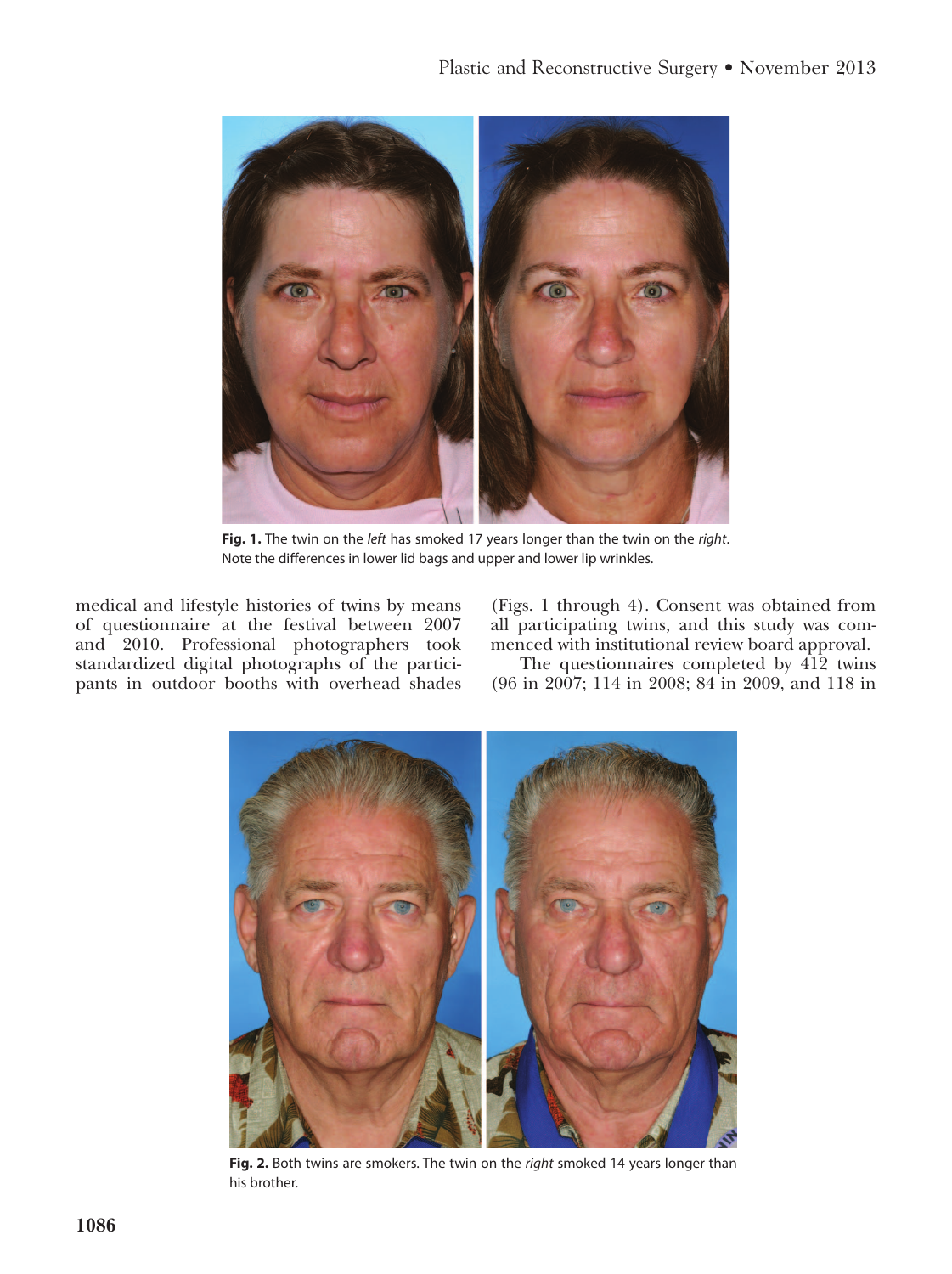

**Fig. 3.** The twin on the *right* is a smoker; the twin on the *left* is a nonsmoker. Notice differences in nasolabial creases.

2010) who were 18 years and older were used in this study. From these, we identified 79 sets of twins who met the following inclusion criteria: within a twin set, one twin was a smoker and the other had never smoked, or within a twin set both were smokers with at least a 5-year difference in duration of smoking (Table 1). We opted to use a 5-year difference rather than pack-years, as patients remembered their age when they began smoking, but were not always able to accurately



**Fig. 4.** The twin on the *left* is a nonsmoker and the twin on the *right* smoked for 29 years. Note the differences in periorbital aging.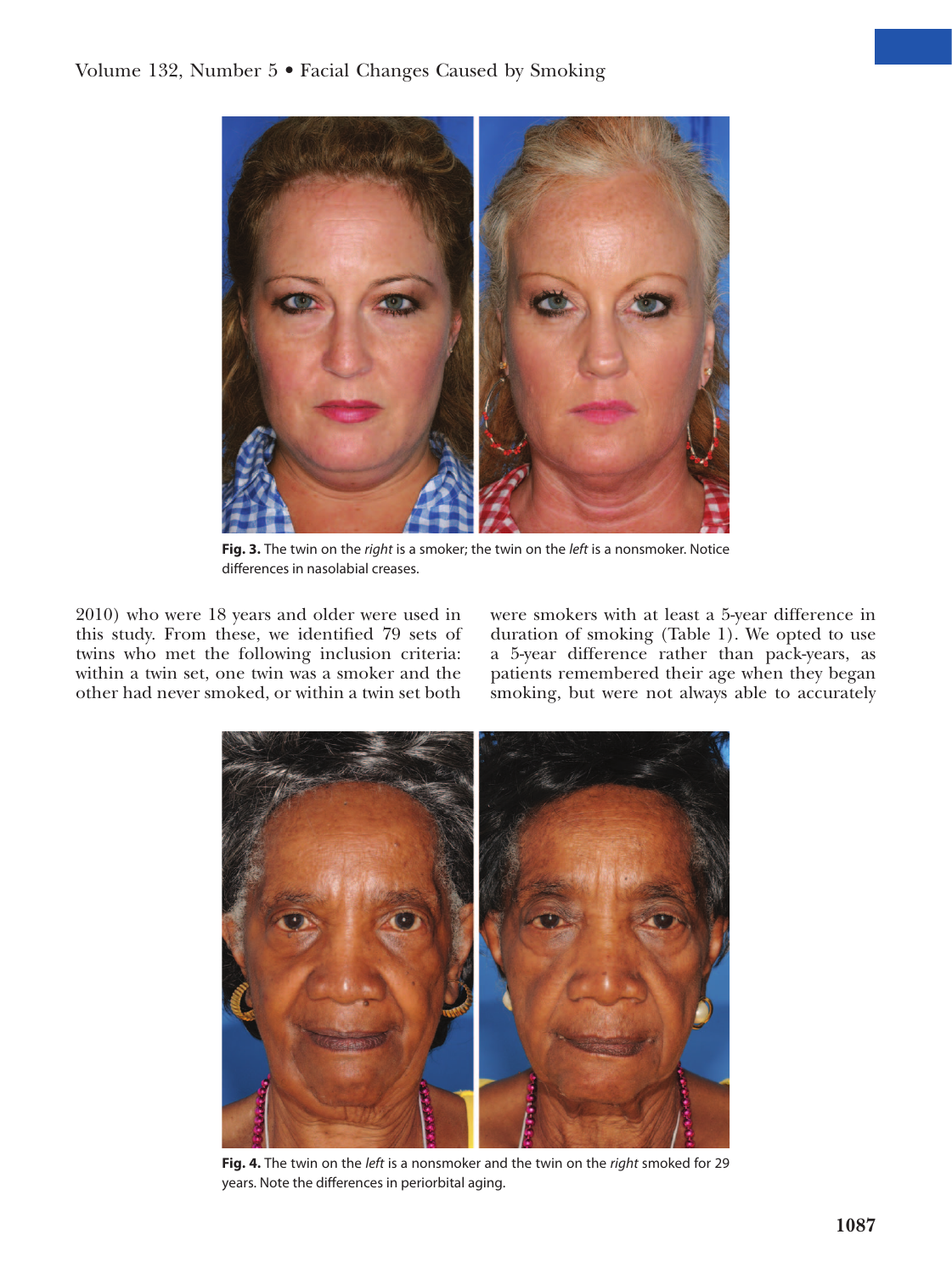| <b>Characteristic</b>     | Value $(\%)$  |
|---------------------------|---------------|
| No. of twin sets          | 79            |
| Age, yr                   |               |
| Mean                      | 48.3          |
| Range                     | $18 - 78$     |
| <b>Sex</b>                |               |
| Male                      | 22 (28)       |
| Female                    | 57 (72)       |
| Body mass index, $kg/m^2$ |               |
| Mean                      | 27.8          |
| Range                     | $19.0 - 53.9$ |

**Table 1. Twin Characteristics**

recall the number of cigarettes consumed per day. Excluded were minors (younger than 18 years), nonsmoking twins, twins with less than a 5-year difference in years of smoking, or those with incomplete questionnaires regarding their smoking history. The study pool was further separated into two different groups. Group A included 45 sets of twins with only one smoker and a nonsmoker counterpart, and group B encompassed 34 sets of twins where both smoked but one twin smoked 5 years more than the other (Table 2). In addition, judges were asked to select which twin appeared globally older, based on the twins' frontal facial photographs.

Photographs were size-matched using Mirror software (Canfield Scientific, Inc., Fairfield, N.J.). A panel of three blinded judges (H.C.O., B.A., and K.K.) was trained to evaluate wrinkles using the Lemperle Assessment Scale. Frontal views of each twin set were arranged side by side and randomized by a nonjudge (K.V.) so that the smoker or smoker of longer duration appeared sometimes on the left side and other times on the right. The judges then independently analyzed the twins' photographs for the following features (Table 3). For the forehead, transverse and vertical (glabellar) wrinkles were assessed separately on a scale ranging from 0 to 5 using the validated Lemperle Assessment Scale,<sup>5,6</sup> with 5 being the deepest and 0 being the shallowest wrinkle. For periorbital aging, the following was assessed: crow's feet (0 to 5), upper lid skin redundancy (0 to 3; none, mild, moderate, and

**Table 2. Smoking History**

| Group    | <b>Smoking History</b>                                                                         |
|----------|------------------------------------------------------------------------------------------------|
| A        | One twin smokes                                                                                |
| B        | Both smoke, but one twin smokes at least<br>5 yr longer                                        |
| Excluded | Neither smoke or both smoke with <5-yr<br>difference in duration, or age younger<br>than 18 yr |

severe), lower lid skin discoloration (0 to 3), lower lid bags (0 to 3), and the presence of malar bags/festoons (0 to 3). For the perioral area, upper nonvermillion lip wrinkles were assessed on repose and pucker (0 to 5), and lower vermillion lip wrinkles were assessed on repose alone (0 to 3). In addition, the jowls (0 to 3) and nasolabial creases (0 to 5) were scored. The Lemperle Assessment Scale was used wherever possible in the analysis, and all other areas were graded on a scale ranging from 0 to 3 (none, mild, medium, and severe). Seven sets of men were excluded from the analysis of upper lip wrinkle assessment because of excessive facial hair.

For statistical analysis, the scores for each independent variable were analyzed using GraphPad InStat version 3.05 (GraphPad Software, Inc., San Diego, Calif.) and were considered significant based on a 95 percent confidence interval  $(p < 0.05)$ . Data were expressed as means  $\pm$  SD. Differences in the groups were compared using the Kruskal-Wallis test (nonparametric analysis of variance) followed by the Dunn multiple comparisons test for variables containing a value of  $p < 0.05$ .

## **RESULTS**

Of the 79 sets of twins, 57 sets (72 percent) were female. The mean age of the patients was 48.3 years (range, 18 to 78 years), and the mean body mass index was  $27.8 \text{ kg/m}^2$  (range, 19.0 to  $53.9\,\mathrm{kg/m^2}$ ). We also found that the groups of twins were well matched for body mass index. Smokers had a mean body mass index of  $27.3 \text{ kg/m}^2$ and nonsmokers had a mean body mass index of 27.0 kg/m<sup>2</sup> ( $p = 0.77$ ), and the difference was not significant, as determined by the *t* test.

To confirm that the smokers' and nonsmokers' environmental aging factors were properly controlled for, a Mann-Whitney test was performed on their sunscreen use, alcohol intake, and perceived work stress. Alcohol use was scored as 0 points for abstinence, 1 point for one to two drinks per week, 2 points for three to four drinks per week, 3 points for five to six drinks per week, 4 points for seven to eight drinks per week, 5 points for nine to 10 drinks per week, and 6 points for more than 10 drinks per week. The mean alcohol intake score was  $0.77 \pm 0.43$  for smokers and  $0.72 \pm 0.43$ 0.53 for nonsmokers ( $p = 0.74$ ). Stress at work was graded as 0 points for none, 1 point for minimal, 2 points for moderate, and 3 points for severe stress. The mean stress score was  $1.3 \pm 0.75$  for smokers and  $1.5 \pm 0.82$  for nonsmokers ( $p = 0.28$ ). For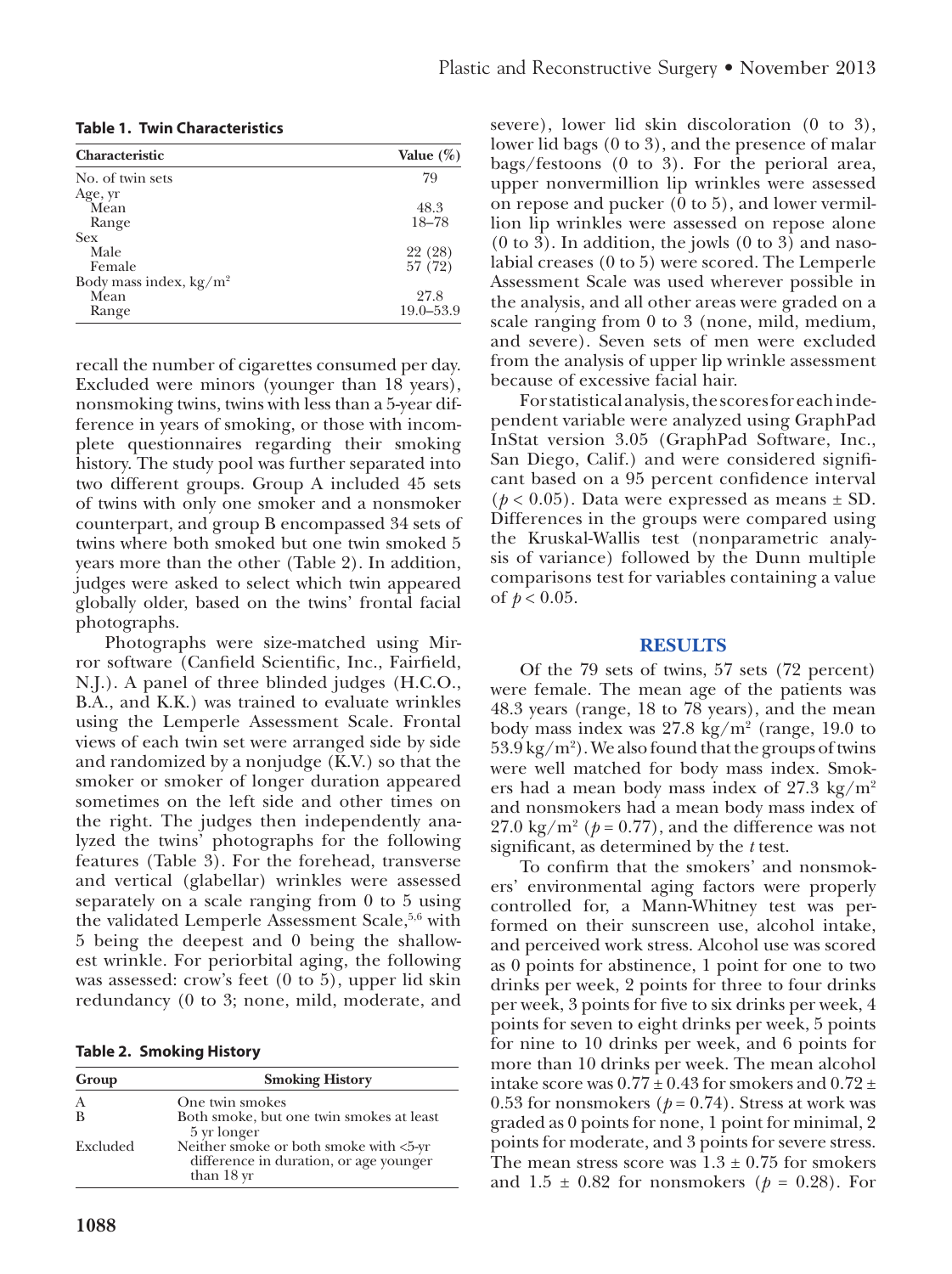| <b>Table 3. Facial Feature Analysis Sheet</b> |  |  |  |
|-----------------------------------------------|--|--|--|
|-----------------------------------------------|--|--|--|

| <b>Facial Feature</b>      | <b>Score on Wrinkle</b><br>Assessment Scale (0–5)           |  |  |
|----------------------------|-------------------------------------------------------------|--|--|
| Forehead transverse lines  | 3<br>$\overline{2}$<br>$5\phantom{.0}$<br>4<br>$^{(1)}$     |  |  |
| Forehead glabellar lines   | 1 2 3 4 5<br>$^{(1)}$                                       |  |  |
| Crow's feet                | $0 \t1 \t2 \t3 \t4 \t5$                                     |  |  |
| Upper lip lines (repose)   | $0 \quad 1 \quad 2 \quad 3 \quad 4 \quad 5$                 |  |  |
| Upper lip lines (pucker)   | $0 \t1 \t2 \t3 \t4 \t5$                                     |  |  |
| Nasolabial crease          | $1 \t2 \t3$<br>5<br>$4 \quad$<br>0                          |  |  |
|                            | Score on 0–3 Scale<br>(None, Mild, Moderate,<br>and Severe) |  |  |
| Upper lid skin redundancy  | - 3<br>$\overline{2}$<br>$\perp$                            |  |  |
| Lower lid pigmentation     | $0 \t1 \t2 \t3$                                             |  |  |
| Lower lid bags             | 1 2 3<br>0                                                  |  |  |
| Malar bags                 | $0 \t1 \t2 \t3$                                             |  |  |
| Lower lip vermillion lines | $0 \t1 \t2 \t3$                                             |  |  |
| [owls]                     | $\overline{2}$<br>1<br>3                                    |  |  |

sun protection, subjects were assigned 0 points for stating no sunscreen use and 1 point for sunscreen use. Smokers had a mean sunscreen use score of  $0.76 \pm 0.43$  and nonsmokers scored  $0.76 \pm 0.43$ 0.43 ( $p = 0.99$ ). Thus, the differences in smokers'

and nonsmokers' sunscreen use, alcohol intake, and perceived work stress were not statistically different.

We found that the smoking twin compared with their nonsmoking counterpart had worse scores for upper eyelid skin redundancy, lower lid bags, malar bags, nasolabial creases, jowls, upper lip lines (smoker's lines) on repose, and lower lip vermillion lines (Table 4). Among these, lower lid bags, malar bags, and lower lip vermillion lines were most statistically significant ( $p < 0.0001$ ). Transverse forehead lines, glabellar lines, crow's feet, and upper lip lines accentuated by puckering did not have a statistically significant difference in scores. There was a strong trend of lid hyperpigmentation among smokers ( $p = 0.06$ ), although it fell short of statistical significance defined by a value of  $p < 0.05$ .

Among smoking twins with at least a 5-year difference in duration of smoking, the mean difference in smoking duration was 13 years. Twins who had smoked longer had statistically worse

| Category                                  | <b>Smoker</b> | <b>Nonsmoker</b> | $\boldsymbol{p}$ |
|-------------------------------------------|---------------|------------------|------------------|
| Transverse forehead lines (0-5)           |               |                  | 0.18             |
| Average                                   | 1.73          | 1.76             |                  |
| <b>SD</b>                                 | 1.44          | 1.25             |                  |
| Glabellar lines $(0-5)$                   |               |                  | 0.90             |
| Average                                   | 1.53          | 1.64             |                  |
| <b>SD</b>                                 | 1.34          | 1.46             |                  |
| Crow's feet $(0-5)$                       |               |                  | 0.78             |
| Average                                   | 1.97          | 1.97             |                  |
| <b>SD</b>                                 | 1.42          | 1.44             |                  |
| Upper lid skin redundancy $(0-3^*)$       |               |                  | 0.02             |
| Average                                   | 1.56          | 1.51             |                  |
| <b>SD</b>                                 | 0.88          | 0.84             |                  |
| Lower lid pigmentation $(0-3^*)$          |               |                  | 0.06             |
| Average                                   | 1.21          | 1.15             |                  |
| <b>SD</b>                                 | 0.87          | 0.82             |                  |
| Lower lid bags $(0-3^*)$                  |               |                  | < 0.0001         |
| Average                                   | 0.64          | 0.67             |                  |
| <b>SD</b>                                 | 0.82          | 0.85             |                  |
| Malar bags $(0-3^*)$                      |               |                  | < 0.0001         |
| Average                                   | 0.38          | 0.35             |                  |
| <b>SD</b>                                 | 0.71          | 0.62             |                  |
| Upper lip vertical lines $(0-5)$          |               |                  | 0.005            |
| Average                                   | 1.35          | 1.13             |                  |
| <b>SD</b>                                 | 1.40          | 1.15             |                  |
| Upper lip lines while puckering $(0-3^*)$ |               |                  | 0.45             |
| Average                                   | 1.38          | 1.32             |                  |
| <b>SD</b>                                 | 0.96          | 0.91             |                  |
| Lower lip vermillion lines $(0-3^*)$      |               |                  | < 0.0001         |
| Average                                   | 1.38          | 1.25             |                  |
| <b>SD</b>                                 | 0.84          | 0.72             |                  |
| Nasolabial crease (0-5)                   |               |                  | 0.018            |
| Average                                   | 2.19          | 2.16             |                  |
| <b>SD</b>                                 | 1.44          | 1.34             |                  |
| Jowls $(0-3^*)$                           |               |                  | 0.048            |
| Average                                   | 1             | 0.93             |                  |
| <b>SD</b>                                 | 1.01          | 0.94             |                  |
|                                           |               |                  |                  |

 $*0$  = none, 1 = mild, 2 = moderate, and 3 = severe.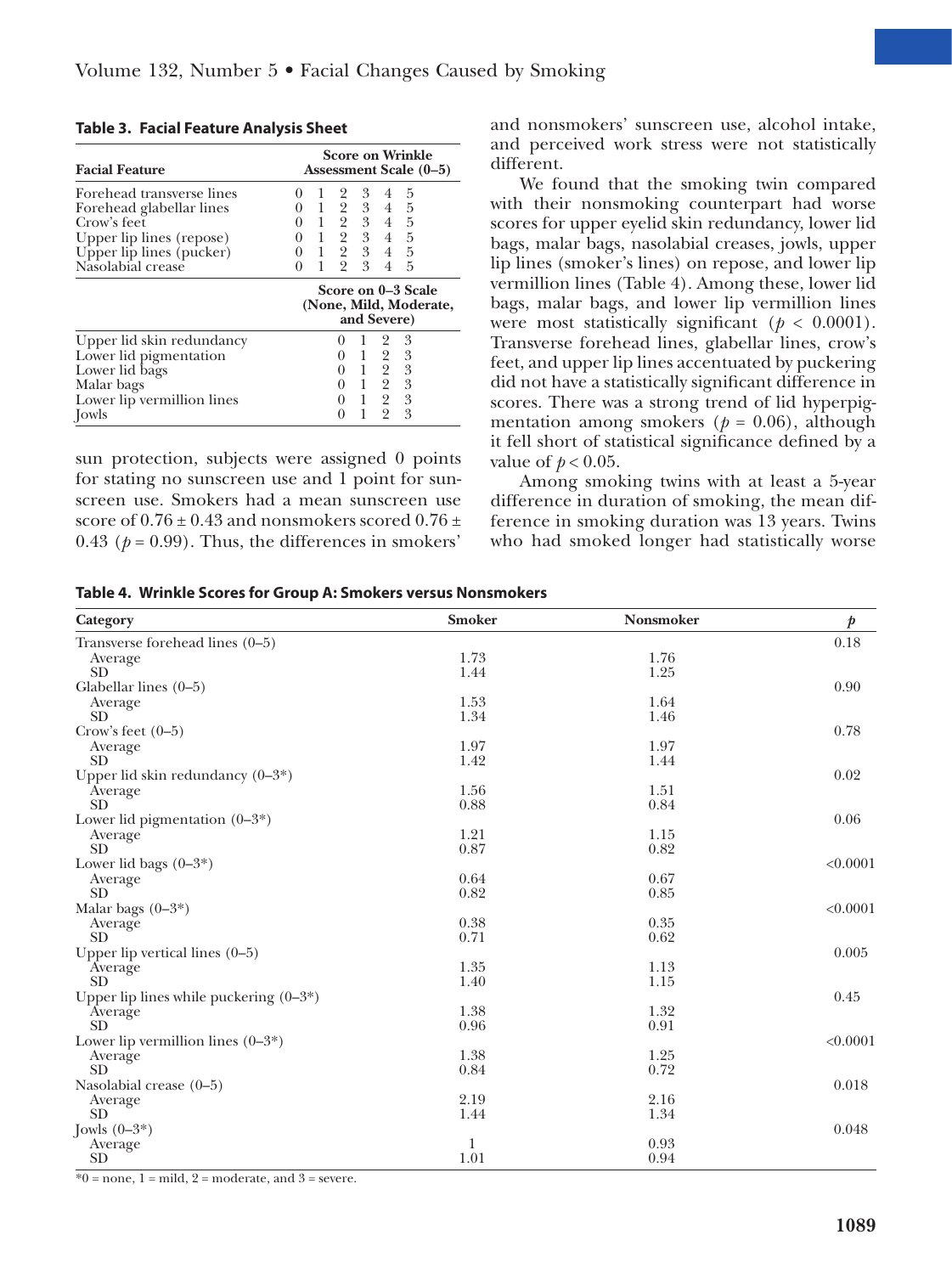| Category                                  | <b>Smoke Less</b> | <b>Smoke &gt;5 Yr More</b> | $\boldsymbol{p}$ |
|-------------------------------------------|-------------------|----------------------------|------------------|
| Transverse forehead lines (0-5)           |                   |                            | 0.78             |
| Average                                   | $\overline{2}$    | 2.23                       |                  |
| <b>SD</b>                                 | 1.37              | 1.64                       |                  |
| Glabellar lines $(0-5)$                   |                   |                            | >0.99            |
| Average                                   | 1.45              | 1.44                       |                  |
| <b>SD</b>                                 | 1.37              | 1.33                       |                  |
| Crow's feet $(0-5)$                       |                   |                            | 0.89             |
| Average                                   | $\overline{2}$    | 2.12                       |                  |
| <b>SD</b>                                 | 1.41              | 1.43                       |                  |
| Upper lid skin redundancy $(0-3^*)$       |                   |                            | 0.32             |
| Average                                   | 1.66              | 1.69                       |                  |
| <b>SD</b>                                 | 0.86              | 0.90                       |                  |
| Lower lid pigmentation $(0-3^*)$          |                   |                            | 0.06             |
| Average                                   | 1.15              | 1.35                       |                  |
| <b>SD</b>                                 | 0.84              | 0.86                       |                  |
| Lower lid bags $(0-3^*)$                  |                   |                            | < 0.0001         |
| Average                                   | 0.73              | 0.75                       |                  |
| <b>SD</b>                                 | 0.90              | 0.88                       |                  |
| Malar bags $(0-3^*)$                      |                   |                            | < 0.0001         |
| Average                                   | 0.39              | 0.42                       |                  |
| <b>SD</b>                                 | 0.70              | 0.69                       |                  |
| Upper lip vertical lines $(0-5)$          |                   |                            | 0.37             |
| Average                                   | 0.95              | 1.46                       |                  |
| <b>SD</b>                                 | 1.07              | 1.59                       |                  |
| Upper lip lines while puckering $(0-3^*)$ |                   |                            | 0.47             |
| Average                                   | 1.25              | 1.44                       |                  |
| <b>SD</b>                                 | 0.86              | 1.06                       |                  |
| Lower lip vermillion lines $(0-3^*)$      |                   |                            | 0.0021           |
| Average                                   | 1.14              | 1.43                       |                  |
| <b>SD</b>                                 | 0.73              | 0.95                       |                  |
| Nasolabial crease (0-5)                   |                   |                            | 0.28             |
| Average                                   | 2.33              | 2.35                       |                  |
| <b>SD</b>                                 | 1.32              | 1.49                       |                  |
| Jowls $(0-3^*)$                           |                   |                            | 0.31             |
| Average                                   | 1.11              | 1.23                       |                  |
| <b>SD</b>                                 | 1.01              | 1.10                       |                  |

**Table 5. Wrinkle Scores for Group B: Twins with a Greater Than 5-Year Difference in Smoking History**

 $*0$  = none, 1 = mild, 2 = moderate, and 3 = severe.

scores for lower lid bags, malar bags, and lower lip vermillion lines (Table 5). There were no differences for forehead lines, glabellar lines, crow's feet, upper lid skin redundancy, upper lip lines when puckered, nasolabial creases, or jowls. Here also, there was a tendency for lower lid hyperpigmentation in smokers of longer duration  $(p = 0.06)$ .

An interrater reliability analysis using the κ statistic was performed to determine consistency among judges. The interrater reliability for the judges was found to be  $\kappa = 0.782$  ( $p < 0.0001$ ; 95) percent CI, 0.474 to 1.090). A κ value of 0.61 to 0.80 signifies substantial interrater agreement.

For the global assessment of the face, the smoking twin was identified as appearing older 57 percent of the time ( $p = 0.0048$ , Mann-Whitney-Wilcoxon test). For twin sets in which both were smokers, the twin who smoked more than 5 years longer than the counterpart was identified as appearing older 63.7 percent of the time  $(p = 0.0063)$ .

# **DISCUSSION**

The deleterious effects of smoking have long been recognized. Daniell first established the link between periorbital premature aging and smoking in 1971.<sup>7</sup> Subsequent reports examined the effects of smoking on facial aging, and have demonstrated worsening wrinkling with increased number of pack-years.<sup>8</sup> There has also been a previous study published by the dermatology department at our institution that described a twin pair that had a similar type of job and lived at the same latitude, with a 52.5-pack-year smoking history difference and with marked changes in facial aging.<sup>9</sup> The negative facial changes attributable to smoking can even be seen after a face lift, as seen in the study by Alpert et al. of twins undergoing simultaneous face-lift procedures. $10$  At the molecular level, research has shown that smoking is an exogenous source of free radicals that may impair the repair mechanisms in the skin, and that it alters the extracellular matrix turnover by down-regulating collagen and elastin synthesis.<sup>11</sup>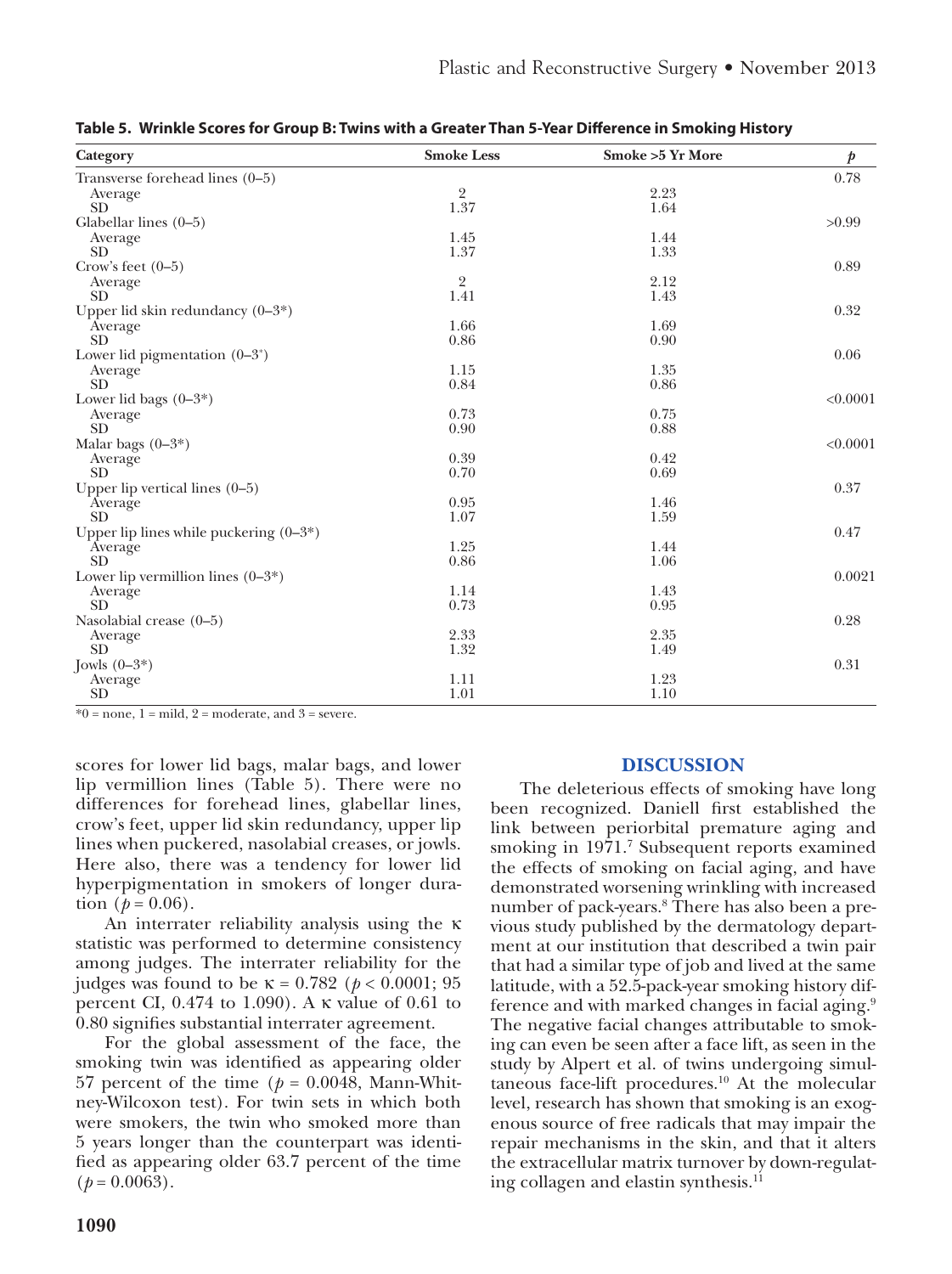To our knowledge, our article is the first of its kind to analyze faces of a large series of monozygotic twins with a difference in smoking histories. Starting at the upper third of the face, we found no differences in wrinkle severity for the transverse lines of the forehead or the vertical glabellar lines. Similarly, there were no differences in the depth of crow's feet. We interpreted these results as indicating that lines in these areas may be caused primarily by the dynamic contraction of mimetic muscles<sup>12</sup> rather than the deleterious effects on the skin resulting from smoking.

In contrast, periorbitally, there were worse scores for lower lid bags and malar bags in smokers compared with nonsmokers and in the twins who had a longer duration of smoking compared with their counterparts. The lower lid bags could be attributed to a decrease in integrity of the delicate orbital septum, leading to fat herniation. A study by Yin et al. demonstrated that when human fibroblasts in vitro were exposed to increasing concentrations of water-soluble tobacco extract, their expression of matrix metalloproteinases 1 and 3 increased in a dose-dependent manner. $^{13}$ Also, collagen I and collagen III biosynthesis was significantly reduced after exposure to tobacco extract. It could be that the increased catabolism of connective tissue from the metalloproteinases, coupled with the impaired collagen synthesis, disrupts the maintenance of delicate connective tissue structures such as the orbital septum, leading to the appearance of lower lid bags in the smoker. In addition, the weakness of the orbital septum can make the appearance of lower lid fullness even more pronounced, as a weak septum will not be able to hide the prominent lower lid fat pads and periorbital edema. Malar bags are a separate entity, usually caused by weakened and redundant orbicularis oculi muscle in its most inferior position, suspended and anchored by the orbicularis retaining (orbitomalar) ligament. This is corroborated by a report of festoon formation after injection of botulinum toxin type A into the infraorbital orbicularis oculi.<sup>14</sup> Smokers may exhibit prominent malar bags, as the overlying skin with decreased elasticity and thinner dermis with less collagen content may show this fullness more clearly than in nonsmokers. It is unclear at this point whether the toxic effects of smoking cause direct damage to the orbicularis oculi itself or its retaining ligament. Although just short of statistical significance, we found a strong trend toward infraorbital hyperpigmentation in the smoker twins and in the twins with a longer smoking history.

In the lower third of the face, it is not a surprise to us that there are perioral wrinkles on the upper lip and the creases within the vermillion of the lower lip. The overall loss of skin elasticity can explain the presence of prominent nasolabial folds and jowls in the smoker, as these are both caused by the descent of facial tissues cephalad to them. A less taut skin envelope cannot counteract the effects of gravity. In addition, the overall thickness of the skin is greater in nonsmokers than in smokers, perhaps making the upper lip lines and nasolabial creases less discernible.

We acknowledge flaws to our study. Although we tried to the best of our ability to control for genetic and environmental factors of aging, we could not control for the effect of smoking on fat distribution. A large population-based study from the United Kingdom showed that smokers on average have a lower body mass index than nonsmokers and that smokers have a propensity for central fat deposition, with a higher waist-to–hip circumference ratio.15 Although in our study the body mass index of smokers and nonsmokers were well matched, the fat distribution of the smokers may have been central, causing a more deflated appearance of facial fat compartments and more accentuated wrinkles.

In addition, subtle movement in mimetic muscles can alter the appearance of facial wrinkles. We acknowledge that even a subtle difference in smile, such as in Figure 4, can lead to misleading depths of wrinkles (e.g., more pronounced crow's feet or nasolabial folds). In comparing individual sets of twins, surely there were times when the nonsmoker's individual features appeared older than those of the smoker. Therefore, a global assessment of facial aging was performed, and we found that the judges correctly identified the smoking twin as appearing older 57 percent of the time and the smoker of longer duration as appearing older 63.7 percent of the time. Although these values were statistically significant, this demonstrates that judging wrinkles by photography alone can be immensely difficult, as we were able to correctly identify the smoker/longer smoker between onehalf and two-thirds of the time.

# **CONCLUSIONS**

In our study of identical twins in which one twin smoked and the other was a nonsmoker, the smoking twin had worse scores for upper lid skin redundancy, lower lid bags, malar bags, upper lip vertical lines, lower lip vermillion wrinkles, nasolabial creases, and jowls. Among twins where both